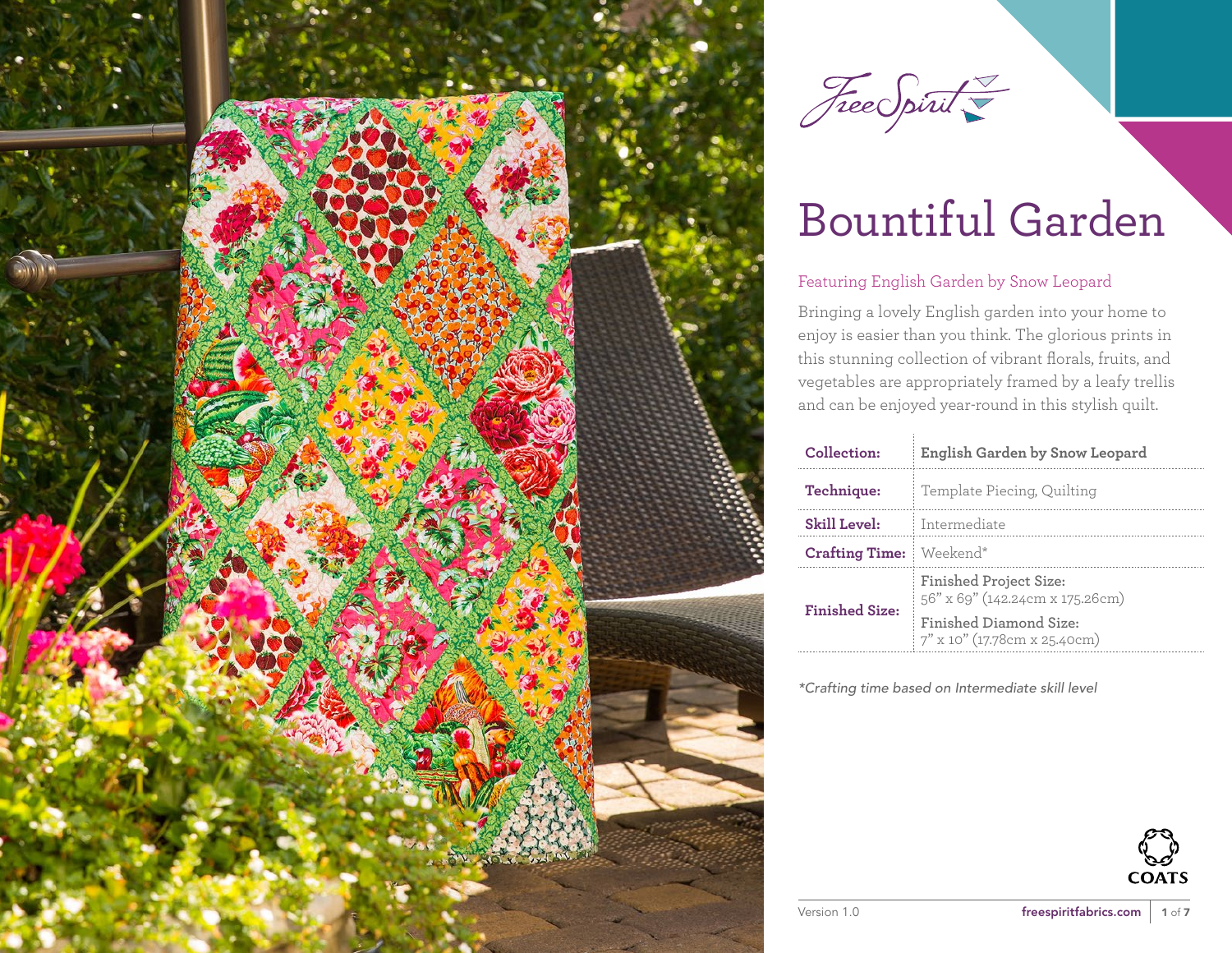

#### *Project designed by Susan Guzman, SuzGuz Designs*

*Tech edited by Alison Schmidt* 

# **Fabric Requirements**

| <b>DESIGN</b>                    | <b>COLOR</b> | <b>ARTICLE CODE</b> | <b>YARDAGE</b>                              |
|----------------------------------|--------------|---------------------|---------------------------------------------|
| (A) Vegetable Garden             | Spring       | PWSL052.SPRIN       | % yard (57.15cm)                            |
| (B) Garden Peonies               | Spring       | PWSL053.SPRIN       | 3/4 yard (68.58cm)                          |
| <b>Begonia</b><br>(C)            | Cherry       | PWSL054.CHERR       | 3/4 yard (68.58cm)                          |
| (D) Pelargoniums                 | Spring       | PWSL055.SPRIN       | 3/4 yard (68.58cm)                          |
| (E) Strawberry Fields            | Cream        | PWSL056.CREAM       | 3/4 yard (68.58cm)                          |
| <b>Rose Bower</b><br>(F)         | Spring       | PWSL057.SPRIN       | 3/4 yard (68.58cm)                          |
| (G) Cherry Tomatoes              | Green        | PWSL058.GREEN       | % yard (57.15cm)                            |
| (H) Cherry Tomatoes              | Harvest      | PWSL058.HARVE       | 3/ <sub>3</sub> yard (60.96cm)              |
| <b>Cherry Tomatoes</b><br>$($    | Spring       | PWSL058.SPRIN       | % yard (57.15cm)                            |
| <b>Pelargonium Leaves</b><br>(J) | Green        | PWSL059.GREEN       | 1 <sup>3</sup> / <sub>4</sub> yards (1.60m) |



| 44" (111.76cm)  |        |               |                                             |
|-----------------|--------|---------------|---------------------------------------------|
| Garden Peonies  | Spring | PWSL053.SPRIN | 4 <sup>3</sup> / <sub>8</sub> yards (4.00m) |
| OR              |        |               |                                             |
| 108" (274.32cm) |        |               | 2¼ yards (2.06m)                            |
|                 |        |               |                                             |

# **Additional Requirements**

- Coats Dual Duty XP® All-purpose thread in coordinating colors
- Sewing machine
- Rotary cutter/mat/ruler
- Template plastic
- Sharp pencil, pen, or thin-line marker
- Awl or thick needle
- Basic sewing and pressing supplies
- 64" x 77" (162.56cm x 195.58cm) quilt batting









(F) (G) (H) (I) (J)



Backing 44" (111.76cm)

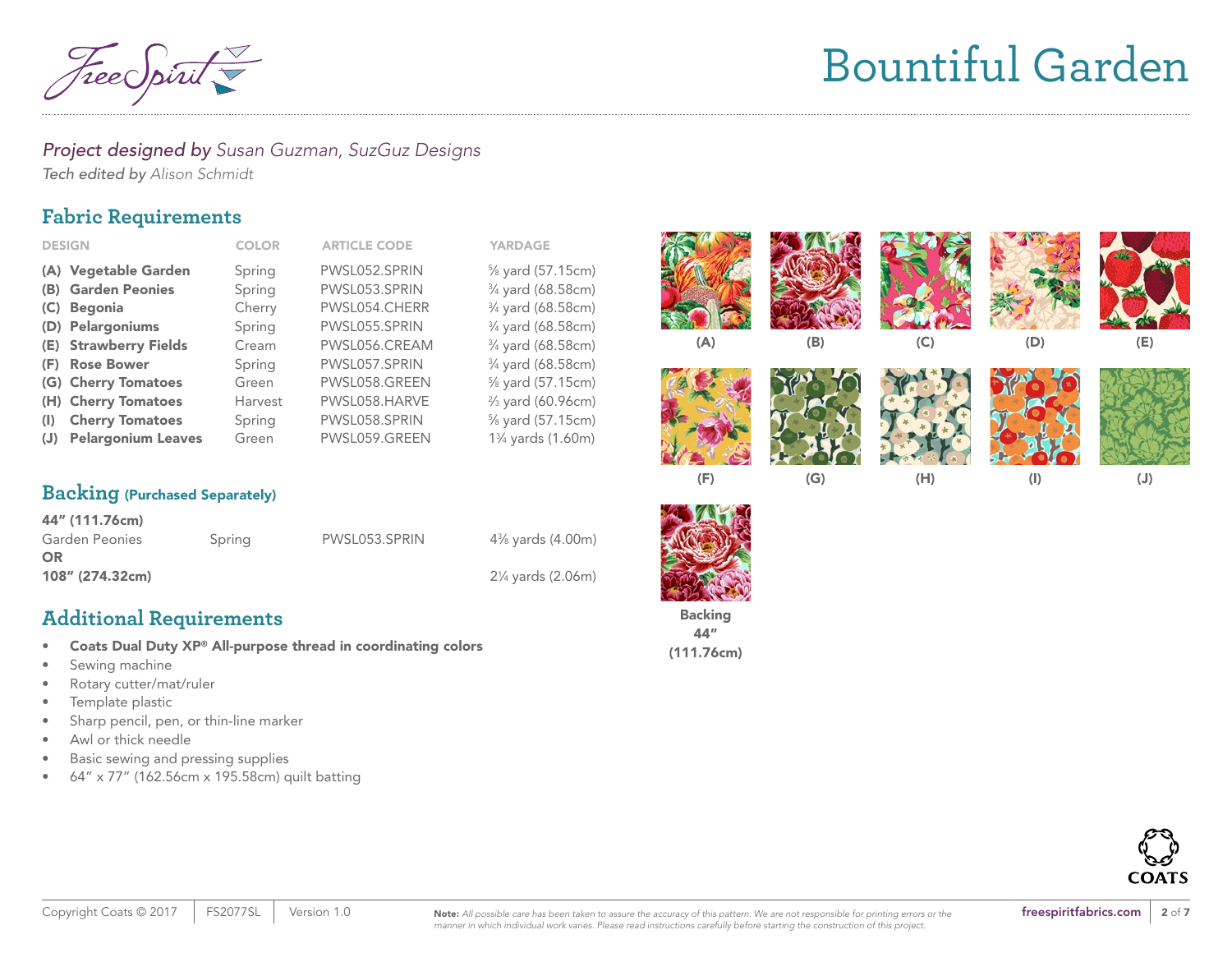### **Preparation**

Trace template pieces onto template plastic and trim. Label each template piece with match points, grain lines, and template piece numbers. Use an awl or thick needle to pierce the plastic template pieces through the center of each match point to allow for marking match points onto the wrong side of each fabric piece. Align match points when sewing the fabric shapes together.

# **Cutting**

#### WOF = Width of Fabric

 $r$  = reverse template before tracing it onto the fabric (refer to **Quilt Assembly** for orientation). You have enough fabric to cut all pieces for this quilt. Trace all templates onto fabric before cutting.

#### Fabric A, cut:

(8) Piece 5.

Fabric B, cut: (11) Piece 5.

#### Fabric C, cut:

(10) Piece 5.

#### Fabric D, cut:

(13) Piece 5.

Fabric E, cut:

(11) Piece 5.

#### Fabric F, cut:

(11) Piece 5.

#### Fabric G, cut:

(7) 21 ⁄2" x WOF (6.35cm x WOF) strips. Set aside for binding.

#### Fabric H, cut:

| Refer to <b>Fig. 1</b> for cutting pieces. |
|--------------------------------------------|
| (5) Piece 4.                               |
| (5) Piece 4r.                              |
| (6) Piece 6.                               |
| (6) Piece 6r.                              |
| (2) Piece8.                                |
| (2) Piece 8r.                              |
|                                            |



Fabric I, cut: (8) Piece 5.

| <b>Fabric J, cut:</b> |  |  |  |  |
|-----------------------|--|--|--|--|
| (12) Piece 1.         |  |  |  |  |
| (84) Piece 2.         |  |  |  |  |
| (84) Piece 2r.        |  |  |  |  |
| (14) Piece 3.         |  |  |  |  |
| $(71)$ Piece 7.       |  |  |  |  |

# Bountiful Garden

# **Sewing Instructions**

*All seam allowances are 1 ⁄4" (0.64cm). Sew fabrics with right sides together.*

Note: Refer to the Quilt Layout for the following steps. Align match points when sewing the fabric pieces together.

- 1. Referring to the upper left corner of the **Quilt** Layout, arrange and sew together each of the 13 diagonal sashing rows using Fabric J Pieces 1, 2, 3, and 7. Press seam allowances towards the Piece 2's. Set the rows aside in the order you made them.
- 2. In the same manner, arrange and sew together each of the 12 diagonal large-diamond rows using Piece 5's (Fabrics A-F and I), Pieces 4, 4r, 6, and 6r (all Fabric H), and Piece 2r's, as shown. Press seam allowances towards the Piece 2r's.

# **Quilt Top Assembly**

3. Aligning match points, pin and sew sashing row 1 to large-diamond row 1; press toward sashing row. Continue pinning and sewing alternating sashing and large-diamond rows together; press toward sashing rows. Sew Fabric H, Piece 8's and 8r's, to the corners of the quilt top and press toward sashing strips to finish.

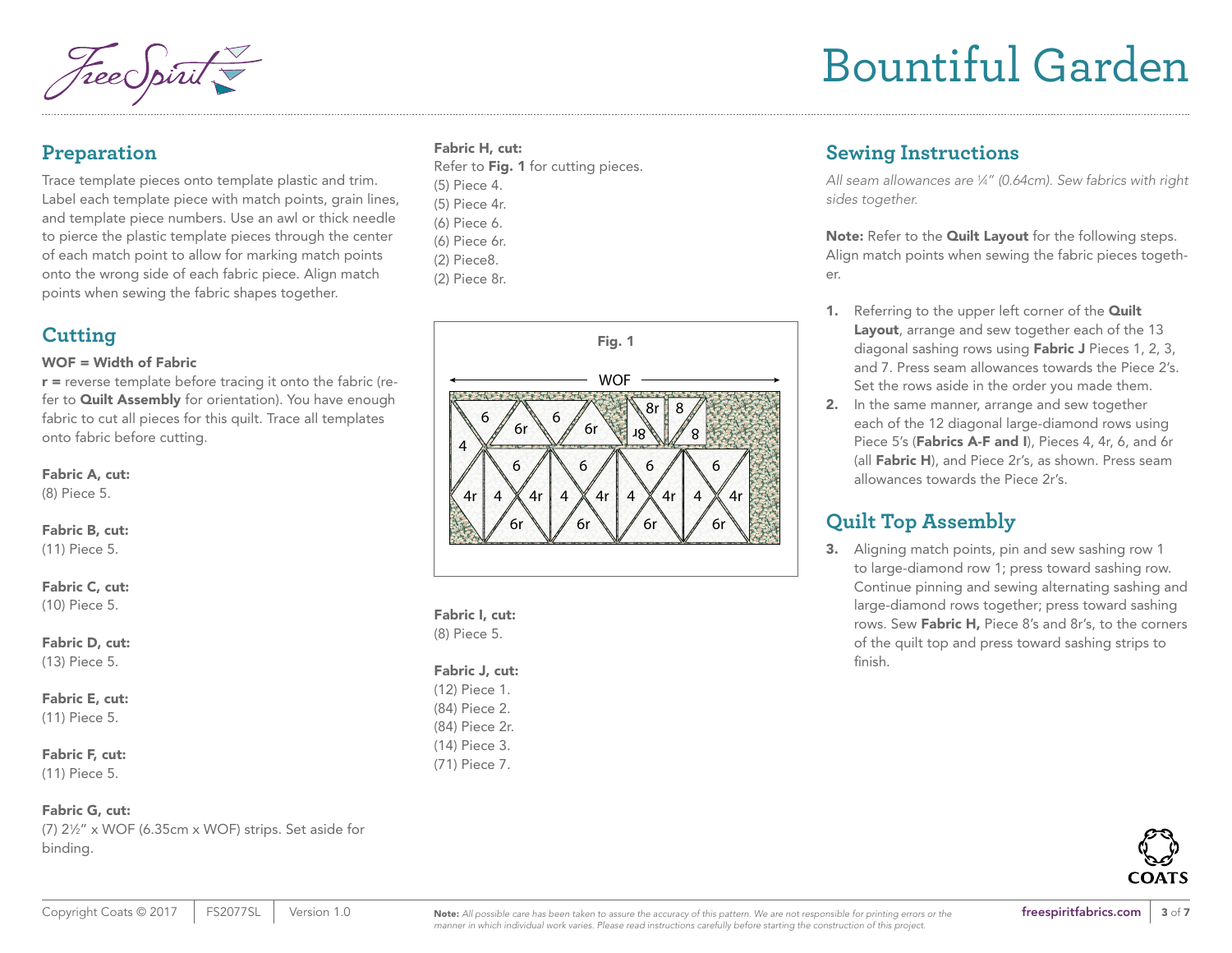Free Spirit

# Bountiful Garden

## **Finishing**

- 4. Layer the backing, batting, and quilt top together to make a quilt sandwich; baste the layers together and quilt as desired. Trim the batting and backing even with the quilt top.
- 5. Make Fabric G binding. Fold the binding in half, matching wrong sides, and press the length.
- 6. Sew the binding to the quilt top and miter the corners. Turn the binding to the back of the quilt and hand-stitch in place to finish your quilt.



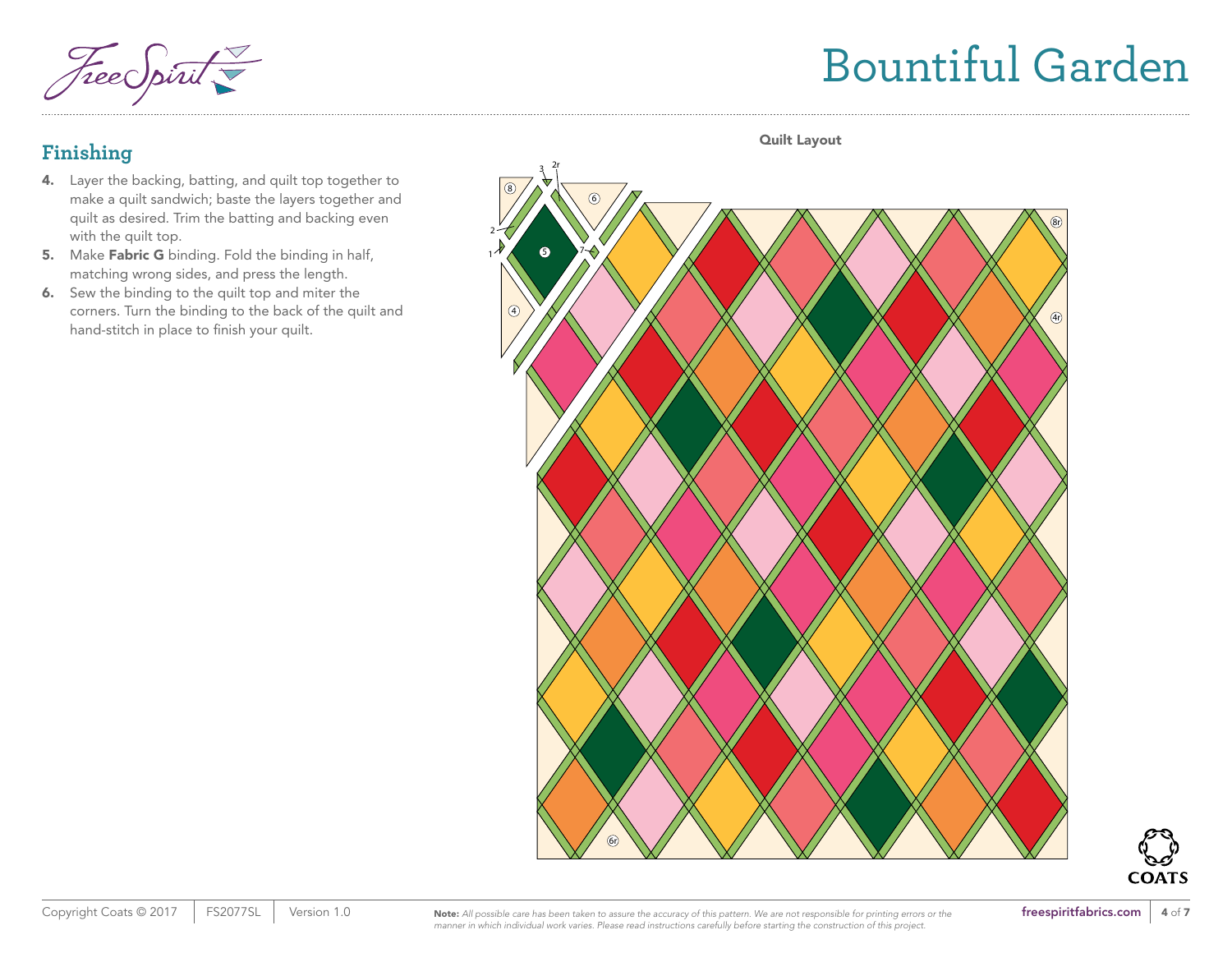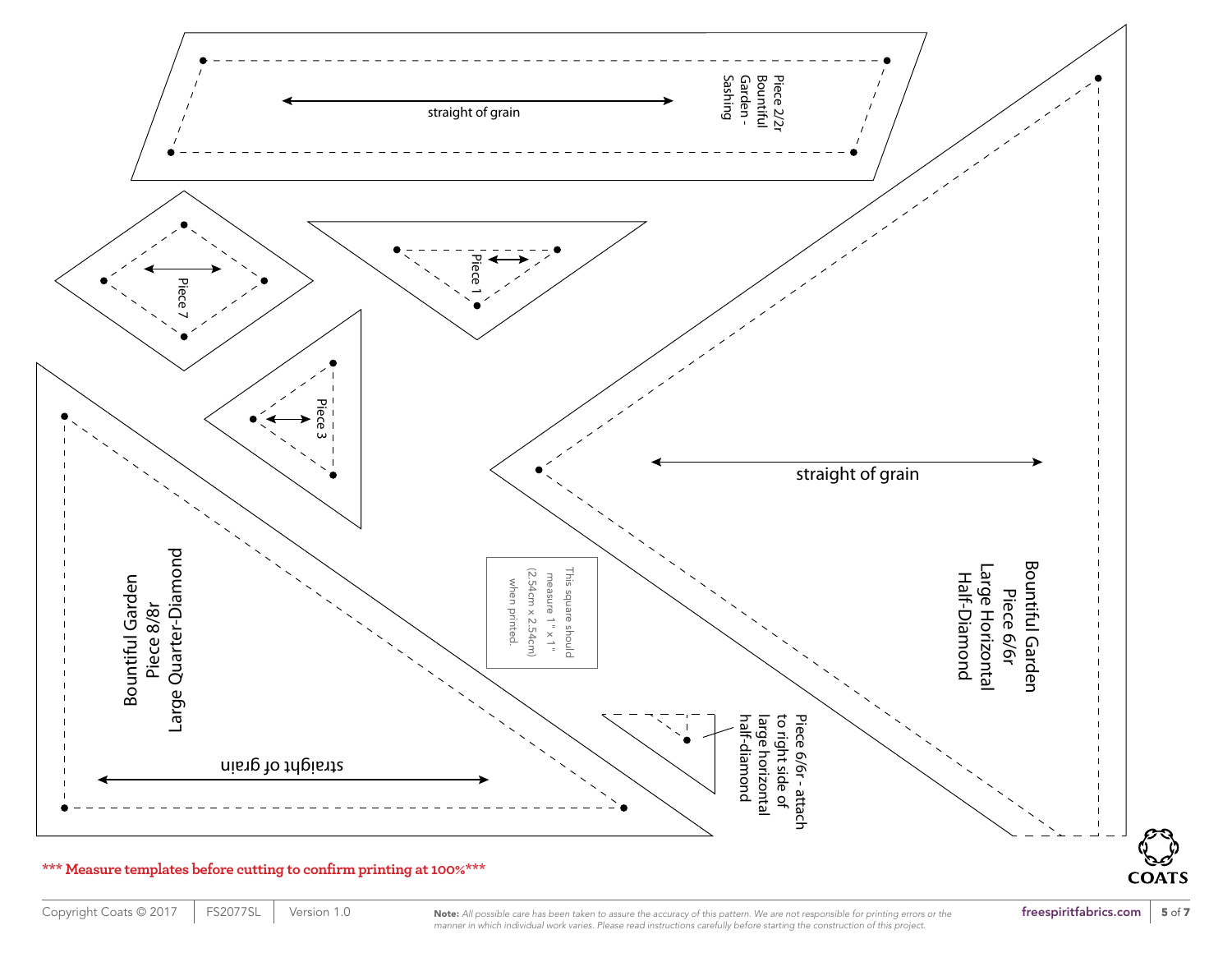

#### **\*\*\* Measure templates before cutting to confirm printing at 100%\*\*\***

**COATS**